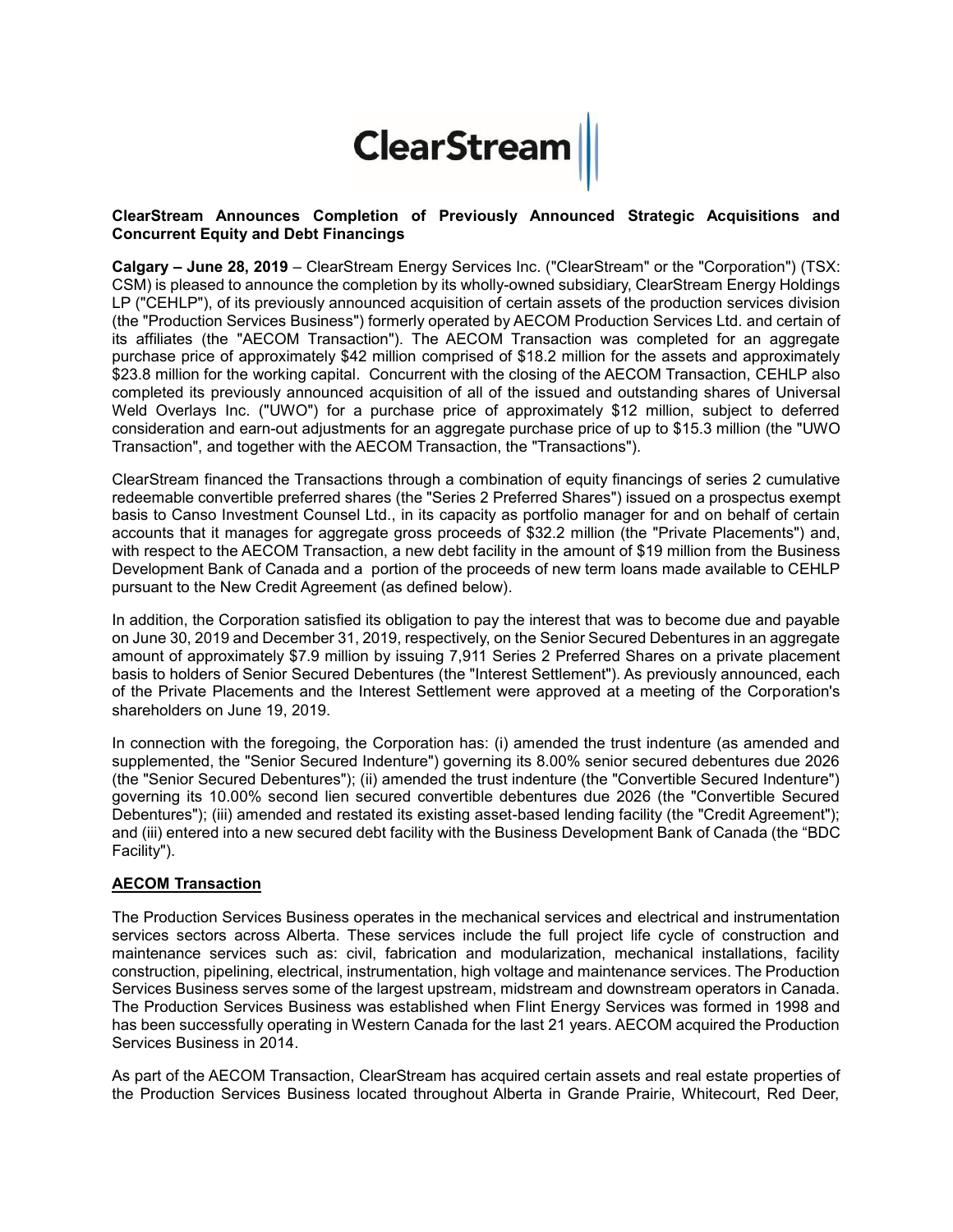Olds, Sherwood Park and Strathmore, in addition to the rights to the Flint brand in Canada. In connection with the AECOM Transaction, ClearStream has hired a substantive portion of the workforce from the Production Services Business, in accordance with the terms and conditions of the Asset Purchase Agreement.

Beginning on July 2, 2019, the ClearStream Energy Services LP division will be combined with the acquired Production Services Business locations and will be marketed as Flint, a division of ClearStream.

### **UWO Transaction**

UWO is a specialty weld overlay fabricator that provides its customers with protection of pre-fabricated components for service in corrosive and erosive environments, and serves the following industries: oil and gas, pulp and paper, petrochemical, power, pipeline, mining, subsea, aerospace, and pressure vessel fabrication. UWO operates from Airdrie, Alberta and has been serving some of the largest upstream, midstream and downstream customers in Canada and the United States for the last 23 years.

#### **Strategic Rationale**

The Transactions are expected to complement existing service lines in addition to adding new service lines to further broaden ClearStream's business opportunities. Combined, the Transactions are expected to significantly expand ClearStream's operations, adding over \$140 million of revenue and \$12 million of earnings before interest, taxes, depreciation and amortization (EBITDA) on a trailing twelve-month basis. Furthermore, the Transactions are expected to:

- Expand ClearStream's Customer Base the Transactions will provide ClearStream with the opportunity to work with some of the largest industrial and energy companies operating in Canada and the United States, which will provide ClearStream's existing and new clientele an enhanced integrated offering.
- Enhance Operational Efficiencies multiple near-term synergies and cost saving opportunities have been identified that may further enhance the economics of the Transactions.
- Increase Financial Flexibility the combination of the Transactions and the Private Placements provides ClearStream with improved short-and long-term balance sheet flexibility.
- Improve Local Community Presence and Customer Service the AECOM Transaction will increase the number of district offices and ClearStream's capabilities for maintenance, turnaround and construction services in Western Canada while leveraging the well-recognized Flint brand.
- Complement Existing Service Lines the UWO Transaction will complement the well-established ClearStream Wear Technologies products and services for abrasion and corrosion resistance applications while leveraging the well-recognized UWO brand.

Mr. Yves Paletta, Chief Executive Officer of ClearStream stated that: "We are pleased to have completed the Transactions, which represent a highly strategic, accretive and material opportunity for ClearStream to grow its business in robust market sectors at attractive valuations. These Transactions will strengthen our balance sheet and improve ongoing liquidity. We now have the opportunity to establish ClearStream as the most trusted provider of industrial and asset integrity services, in order to improve our customers' facilities and operations in a safe, efficient and cost-effective manner."

### **Amendments to Existing Debt Arrangements**

In connection with the Transactions certain debt arrangements of the Corporation were amended pursuant to their respective terms.

The Convertible Secured Indenture was amended with the written consent of the holders of 66 2/3% of the outstanding principal amount of the Convertible Secured Debentures pursuant to the terms of a fourth supplemental convertible secured indenture dated June 10, 2019 in order to permit the redemption of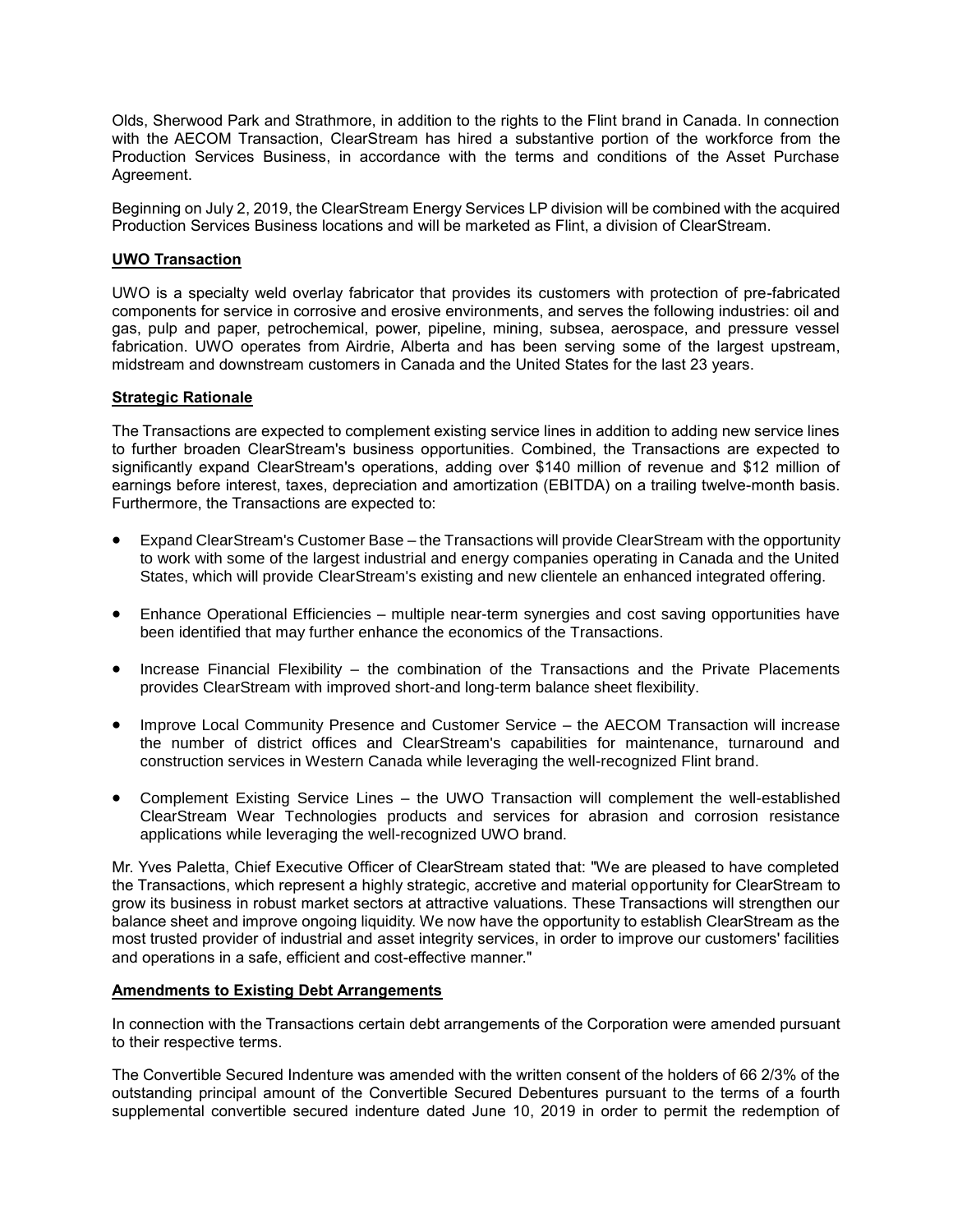Convertible Secured Debentures, in whole or in part at any time before the maturity date thereof at a redemption price equal to 100% of the aggregate principal amount of Convertible Secured Debentures redeemed. ClearStream issued a redemption notice to BNY Trust Company of Canada, as debenture trustee under the Convertible Secured Indenture, on June 21, 2019 calling for the redemption of all outstanding Convertible Secured Debentures (the "Convertible Redemption").

The Credit Agreement was amended and restated pursuant to a third amended and restated credit agreement dated June 26, 2019 between CEHLP (among others) and Bank of Montreal (the "New Credit Agreement"). The New Credit Agreement, among other things, provides for new term loans in the aggregate amount of \$13,500,000, certain borrowing base adjustments, certain amendments to the financial covenants and reporting obligations and permits the completion of the Transactions, the Interest Settlement, the Private Placements and the Convertible Redemption. The proceeds of the new term loans were used to complete the Convertible Redemption, to finance a portion of the purchase price payable in connection with the AECOM Acquisition, to pay for certain transaction costs and to repay amounts owing under the Revolving Facility (as defined in the New Credit Agreement).

The Senior Secured Indenture was also amended with the written consent of the holders of 100% of the outstanding principal amount of the Senior Secured Debentures pursuant to the terms of a fourth supplemental senior secured indenture dated June 26, 2019, among other things, to provide for the Interest Settlement and to permit the completion of the Private Placements, the Transactions and the Convertible Redemption.

## **BDC Facility**

The BDC Facility was made available to CEHLP and ClearStream Energy Holdings Inc., as co-borrowers. Contemporaneously with the advance of the loans under the BDC Facility on June 27, 2019, the Business Development Bank of Canada entered into a second amended and restated intercreditor agreement with, among others, Bank of Montreal, as administrative agent on behalf of the lenders under the New Credit Agreement, and BNY Trust Company of Canada, as debenture trustee on behalf of holders of Senior Secured Indentures.

### **About ClearStream Energy Services Inc.**

With a legacy of excellence and experience stretching back more than 50 years, ClearStream provides solutions to the Energy and Industrial markets including: Oil & Gas, Petrochemical, Mining, Power, Agriculture, Forestry, Infrastructure and Water Treatment. With offices strategically located across Canada and over 3,000 employees, we provide maintenance, construction and environmental services that keep our clients moving forward. For more information about ClearStream, please visit [www.ClearStreamEnergy.ca.](http://www.clearstreamenergy.ca/)

### **For further information, please contact:**

Yves Paletta Chief Executive Officer ClearStream Energy Services Inc. [ypaletta@clearstreamenergy.ca](mailto:ypaletta@clearstreamenergy.ca)

Randy Watt Chief Financial Officer ClearStream Energy Services Inc. [rwatt@clearstreamenergy.ca](mailto:rwatt@clearstreamenergy.ca)

### **FORWARD-LOOKING INFORMATION AND STATEMENTS**

This press release contains certain forward-looking information and statements within the meaning of Canadian securities laws (collectively, "forward-looking statements") relating to ClearStream's plans, strategies, objectives, expectations and intentions. The use of any of the words "expected", "will", "may" and similar expressions are intended to identify forward-looking statements. Various assumptions were used in drawing the conclusions or making the projections contained in the forward-looking statements throughout this document. More particularly but without limitation, this news release contains forwardlooking statements pertaining to: